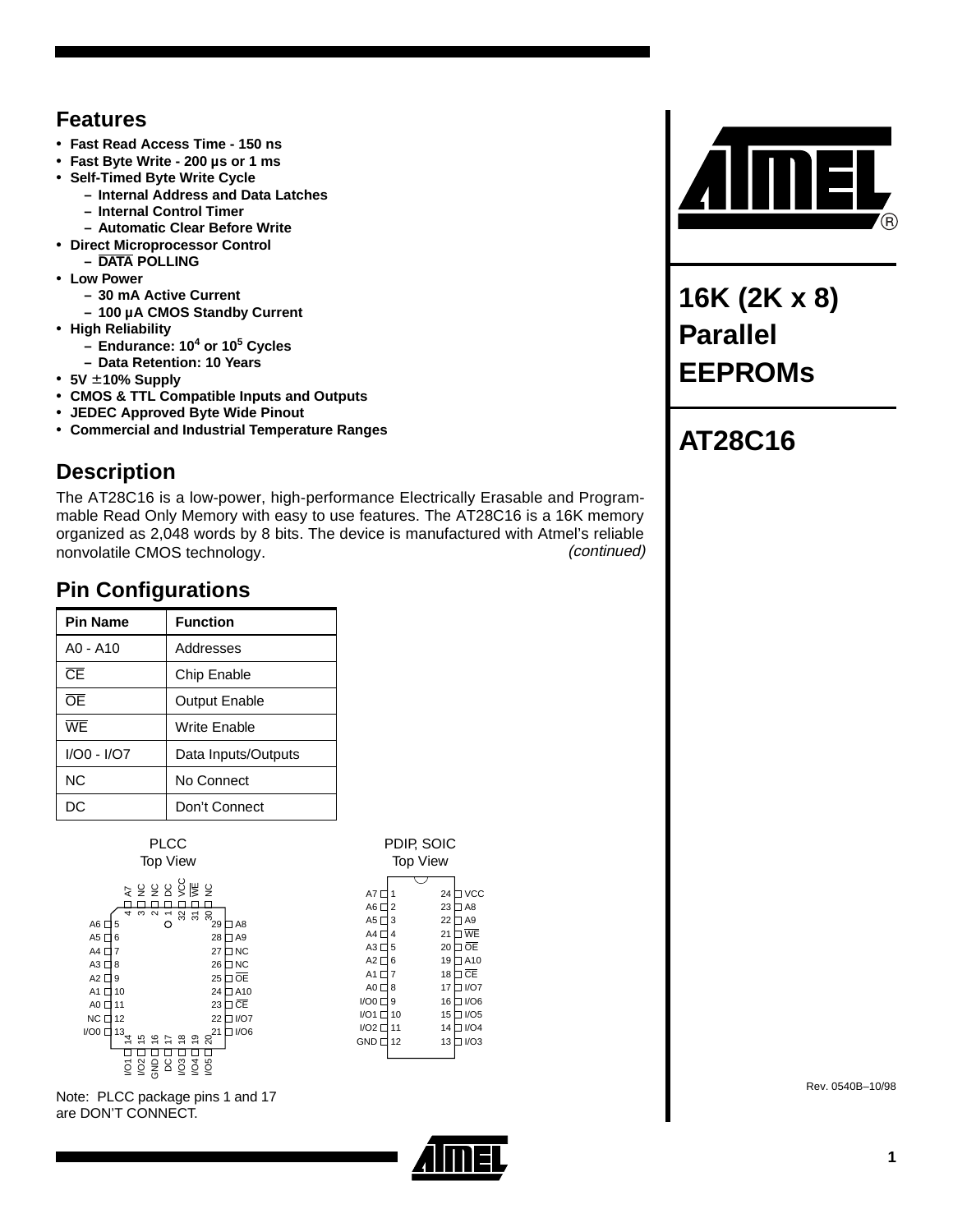

The AT28C16 is accessed like a static RAM for the read or write cycles without the need of external components. During a byte write, the address and data are latched internally, freeing the microprocessor address and data bus for other operations. Following the initiation of a write cycle, the device will go to a busy state and automatically clear and write the latched data using an internal control timer. The end of a write cycle can be determined by DATA POLLING of  $I/O<sub>7</sub>$  Once the end of a write cycle has been detected, a new access for a read or a write can begin.

The CMOS technology offers fast access times of 150 ns at low power dissipation. When the chip is deselected the standby current is less than 100 µA.

Atmel's 28C16 has additional features to ensure high quality and manufacturability. The device utilizes error correction internally for extended endurance and for improved data retention characteristics. An extra 32 bytes of EEPROM are available for device identification or tracking.

## **Block Diagram**



#### **Absolute Maximum Ratings\***

| All Input Voltages (including NC Pins) |
|----------------------------------------|
| All Output Voltages                    |
| Voltage on OE and A9                   |

\*NOTICE: Stresses bevond those listed under "Absolute" Maximum Ratings" may cause permanent damage to the device. This is a stress rating only and functional operation of the device at these or any other conditions beyond those indicated in the operational sections of this specification is not implied. Exposure to absolute maximum rating conditions for extended periods may affect device reliability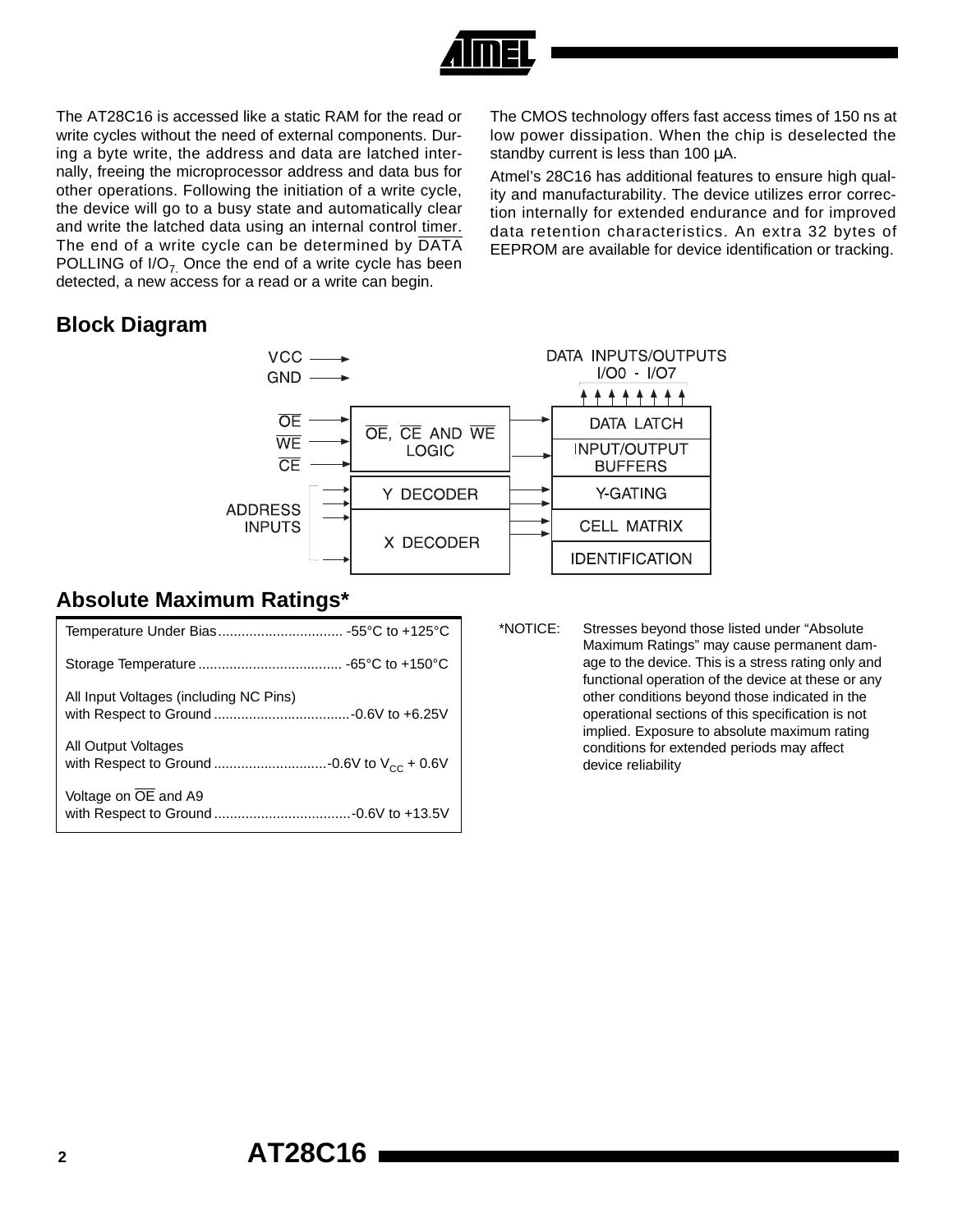**AT28C16**

#### **Device Operation**

**READ:** The AT28C16 is accessed like a Static RAM. When  $\overline{CE}$  and  $\overline{OE}$  are low and  $\overline{WE}$  is high, the data stored at the memory location determined by the address pins is asserted on the outputs. The outputs are put in a high impedance state whenever  $\overline{CE}$  or  $\overline{OE}$  is high. This dual line control gives designers increased flexibility in preventing bus contention.

**BYTE WRITE:** Writing data into the AT28C16 is similar to writing into a Static RAM. A low pulse on the WE or CE input with  $\overline{OE}$  high and  $\overline{CE}$  or  $\overline{WE}$  low (respectively) initiates a byte write. The address location is latched on the last falling edge of  $\overline{WE}$  (or  $\overline{CE}$ ); the new data is latched on the first rising edge. Internally, the device performs a selfclear before write. Once a byte write has been started, it will automatically time itself to completion. Once a programming operation has been initiated and for the duration of  $t_{WC}$ , a read operation will effectively be a polling operation.

**FAST BYTE WRITE:** The AT28C16E offers a byte write time of 200 µs maximum. This feature allows the entire device to be rewritten in 0.4 seconds.

**DATA POLLING:** The AT28C16 provides DATA POLLING to signal the completion of a write cycle. During a write cycle, an attempted read of the data being written results in the complement of that data for  $I/O<sub>7</sub>$  (the other outputs are indeterminate). When the write cycle is finished, true data appears on all outputs.

**WRITE PROTECTION:** Inadvertent writes to the device are protected against in the following ways: (a)  $V_{CC}$ sense—if  $V_{CC}$  is below 3.8V (typical) the write function is inhibited; (b)  $V_{CC}$  power on delay—once  $V_{CC}$  has reached 3.8V the device will automatically time out 5 ms (typical) before allowing a byte write; and (c) write inhibit—holding any one of  $\overline{OE}$  low,  $\overline{CE}$  high or  $\overline{WE}$  high inhibits byte write cycles.

**CHIP CLEAR**: The contents of the entire memory of the AT28C16 may be set to the high state by the CHIP CLEAR operation. By setting  $\overline{CE}$  low and  $\overline{OE}$  to 12 volts, the chip is cleared when a 10 msec low pulse is applied to  $\overline{\text{WE}}$ .

**DEVICE IDENTIFICATION:** An extra 32 bytes of EEPROM memory are available to the user for device identification. By raising A9 to  $12 \pm 0.5$ V and using address locations 7E0H to 7FFH the additional bytes may be written to or read from in the same manner as the regular memory array.

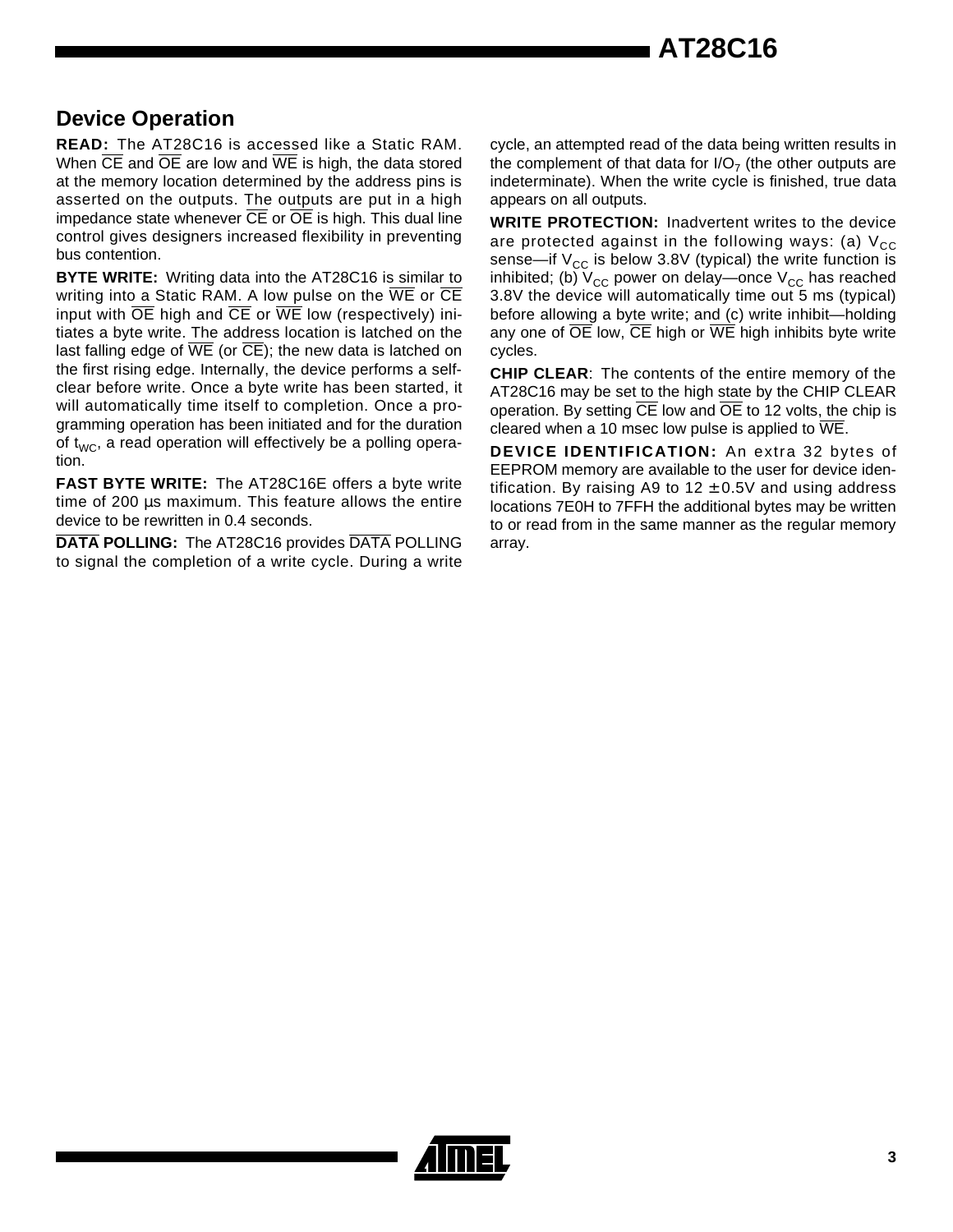

# **DC and AC Operating Range**

|                                 |      | AT28C16-15                      |
|---------------------------------|------|---------------------------------|
|                                 | Com. | $0^{\circ}$ C - 70 $^{\circ}$ C |
| Operating<br>Temperature (Case) | Ind. | -40°C - 85°C                    |
| V <sub>CC</sub> Power Supply    |      | $5V \pm 10\%$                   |

# **Operating Modes**

| <b>Mode</b>           | CE              | $\overline{OE}$ | <b>WE</b> | I/O       |
|-----------------------|-----------------|-----------------|-----------|-----------|
| Read                  | $V_{IL}$        | $V_{IL}$        | $V_{IH}$  | $D_{OUT}$ |
| $Write^{(2)}$         | $V_{IL}$        | $V_{IH}$        | $V_{IL}$  | $D_{IN}$  |
| Standby/Write Inhibit | V <sub>IH</sub> | $X^{(1)}$       | Х         | High Z    |
| Write Inhibit         | X               | X               | $V_{IH}$  |           |
| Write Inhibit         | X               | $V_{IL}$        | X         |           |
| Output Disable        | X               | $V_{\sf IH}$    | X         | High Z    |
| Chip Erase            | $V_{IL}$        | $V_H^{(3)}$     | $V_{IL}$  | High Z    |

Notes: 1. X can be  $V_{IL}$  or  $V_{IH}$ .

2. Refer to AC Programming Waveforms.

3.  $V_H = 12.0V \pm 0.5V$ 

# **DC Characteristics**

| Symbol          | <b>Parameter</b>                     | <b>Condition</b>                                                   |      | <b>Min</b> | <b>Max</b>     | <b>Units</b> |
|-----------------|--------------------------------------|--------------------------------------------------------------------|------|------------|----------------|--------------|
| Чu              | Input Load Current                   | $V_{IN}$ = 0V to $V_{CC}$ + 1V                                     |      |            | 10             | μA           |
| $I_{LO}$        | Output Leakage Current               | $V_{VQ} = 0V$ to $V_{CC}$                                          |      |            | 10             | μA           |
| $I_{SB1}$       | V <sub>CC</sub> Standby Current CMOS | $\overline{CE}$ = V <sub>CC</sub> - 0.3V to V <sub>CC</sub> + 1.0V |      |            | 100            | μA           |
|                 |                                      |                                                                    | Com. |            | $\overline{2}$ | mA           |
| $I_{SB2}$       | V <sub>CC</sub> Standby Current TTL  | $\overline{CE}$ = 2.0V to V <sub>CC</sub> + 1.0V                   | Ind. |            | 3              | mA           |
|                 |                                      | f = 5 MHz; $I_{\text{OUT}} = 0 \text{ mA}$                         | Com. |            | 30             | mA           |
| $I_{\rm CC}$    | V <sub>CC</sub> Active Current AC    | $\overline{CE} = V_{\parallel}$                                    | Ind. |            | 45             | mA           |
| $V_{IL}$        | Input Low Voltage                    |                                                                    |      |            | 0.8            | V            |
| $V_{\text{IH}}$ | Input High Voltage                   |                                                                    |      | 2.0        |                | V            |
| $V_{OL}$        | <b>Output Low Voltage</b>            | $I_{\text{OI}} = 2.1 \text{ mA}$                                   |      |            | $\mathcal{A}$  | $\vee$       |
| $V_{OH}$        | Output High Voltage                  | $I_{OH} = -400 \mu A$                                              |      | 2.4        |                | V            |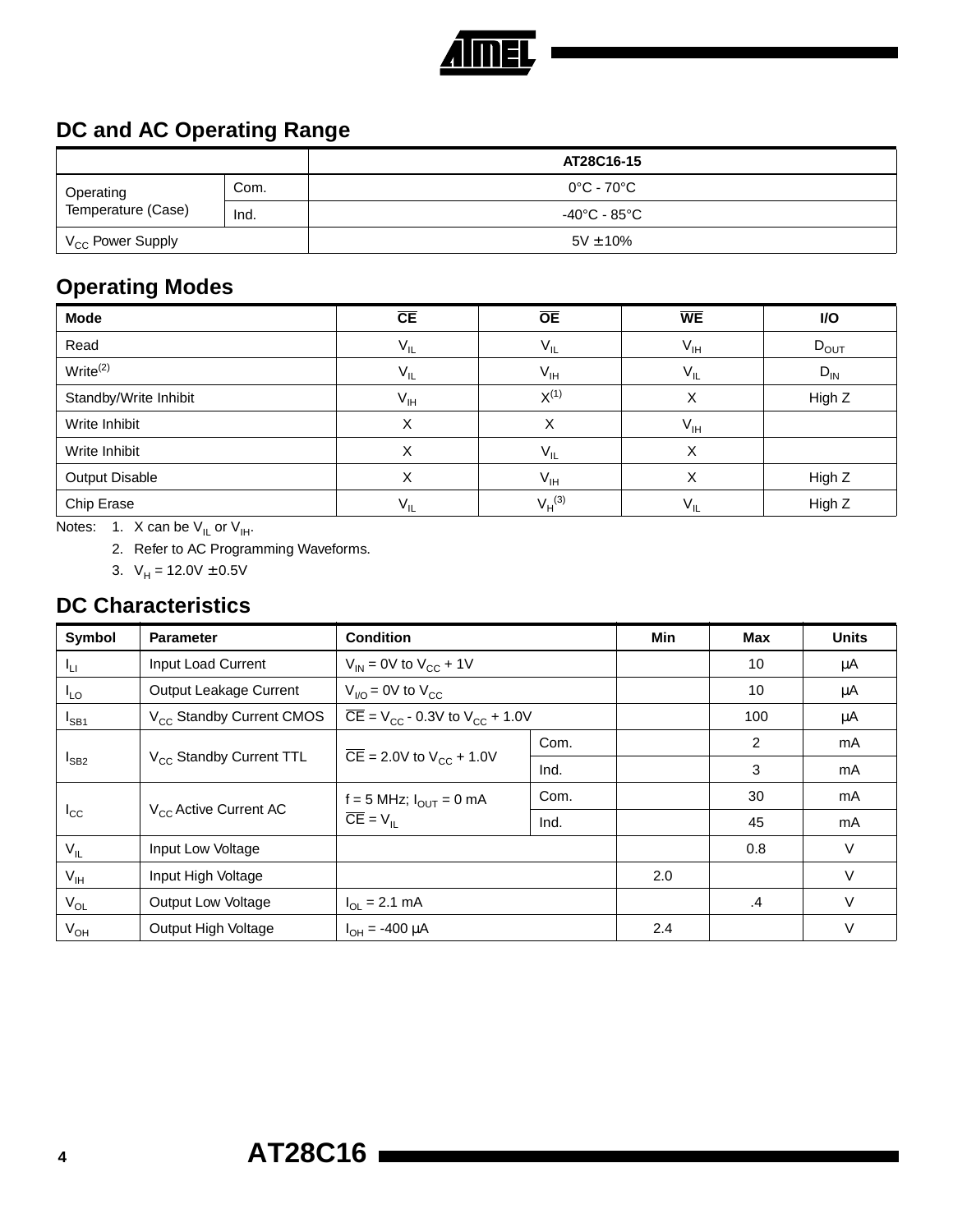# **AC Read Characteristics**

|                             |                                                              | AT28C16-15 |     |              |
|-----------------------------|--------------------------------------------------------------|------------|-----|--------------|
| Symbol                      | <b>Parameter</b>                                             | Min        | Max | <b>Units</b> |
| $t_{\scriptsize\text{ACC}}$ | <b>Address to Output Delay</b>                               |            | 150 | ns           |
| $t_{CE}$ <sup>(1)</sup>     | CE to Output Delay                                           |            | 150 | ns           |
| $t_{OE}$ <sup>(2)</sup>     | OE to Output Delay                                           | 10         | 70  | ns           |
| $t_{DF}^{(3)(4)}$           | CE or OE High to Output Float                                | 0          | 50  | ns           |
| $\mathfrak{r}_{\text{OH}}$  | Output Hold from OE, CE or Address, whichever occurred first |            |     | ns           |

# AC Read Waveforms<sup>(1)(2)(3)(4)</sup>



Notes: 1.  $\overline{CE}$  may be delayed up to  $t_{ACC}$  -  $t_{CE}$  after the address transition without impact on  $t_{ACC}$ .

- 2.  $\overline{OE}$  may be delayed up to t<sub>CE</sub> t<sub>OE</sub> after the falling edge of  $\overline{CE}$  without impact on t<sub>CE</sub> or by t<sub>ACC</sub> t<sub>OE</sub> after an address change without impact on  $t_{ACC}$ .
- 3.  $t_{DF}$  is specified from  $\overline{OE}$  or  $\overline{CE}$  whichever occurs first (C<sub>L</sub> = 5 pF).
- 4. This parameter is characterized and is not 100% tested.

#### **Input Test Waveforms and Measurement Level**



## **Output Test Load**



# **Pin Capacitance**

 $f = 1$  MHz, T =  $25^{\circ}C^{(1)}$ 

| Symbol                          | Тур | <b>Max</b> | <b>Units</b> | <b>Conditions</b>     |
|---------------------------------|-----|------------|--------------|-----------------------|
| ⌒<br>$\mathsf{v}_{\mathsf{IN}}$ |     |            | p۲           | ւ = 0V<br>√ INI       |
| ⌒<br>$V_{\text{OUT}}$           |     | $\sim$     | D٣           | $V_{\text{OUT}} = 0V$ |

Note: 1. This parameter is characterized and is not 100% tested.

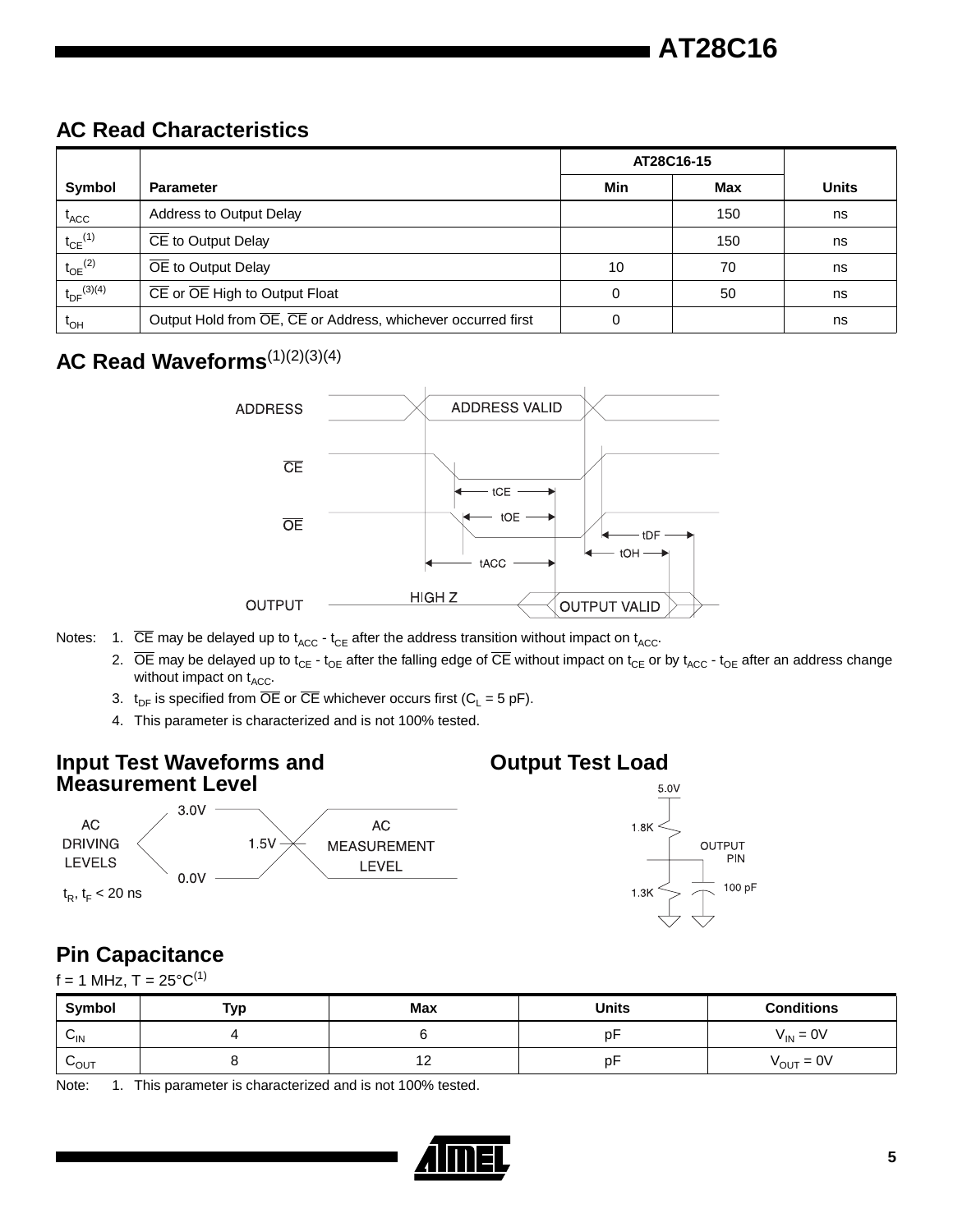

# **AC Write Characteristics**

| Symbol               | <b>Parameter</b>                                                                               | Min      | <b>Typ</b> | <b>Max</b> | <b>Units</b> |    |
|----------------------|------------------------------------------------------------------------------------------------|----------|------------|------------|--------------|----|
| $t_{AS}$ , $t_{OES}$ | Address, OE Set-up Time                                                                        |          | 10         |            |              | ns |
| $t_{AH}$             | Address Hold Time                                                                              |          | 50         |            |              | ns |
| $t_{WP}$             | Write Pulse Width (WE or CE)                                                                   |          | 100        |            | 1000         | ns |
| $t_{DS}$             | Data Set-up Time                                                                               |          | 50         |            |              | ns |
| $t_{DH}$ , $t_{OEH}$ | Data, OE Hold Time                                                                             | 10       |            |            | ns           |    |
| $t_{CS}$ , $t_{CH}$  | $\overline{CE}$ to $\overline{WE}$ and $\overline{WE}$ to $\overline{CE}$ Set-up and Hold Time |          | 0          |            |              | ns |
|                      | AT28C16                                                                                        |          |            | 0.5        | 1.0          | ms |
| $t_{WC}$             | Write Cycle Time                                                                               | AT28C16E |            | 100        | 200          | μs |

## **AC Write Waveforms**

## **WE Controlled**



## **CE Controlled**



**<sup>6</sup> AT28C16**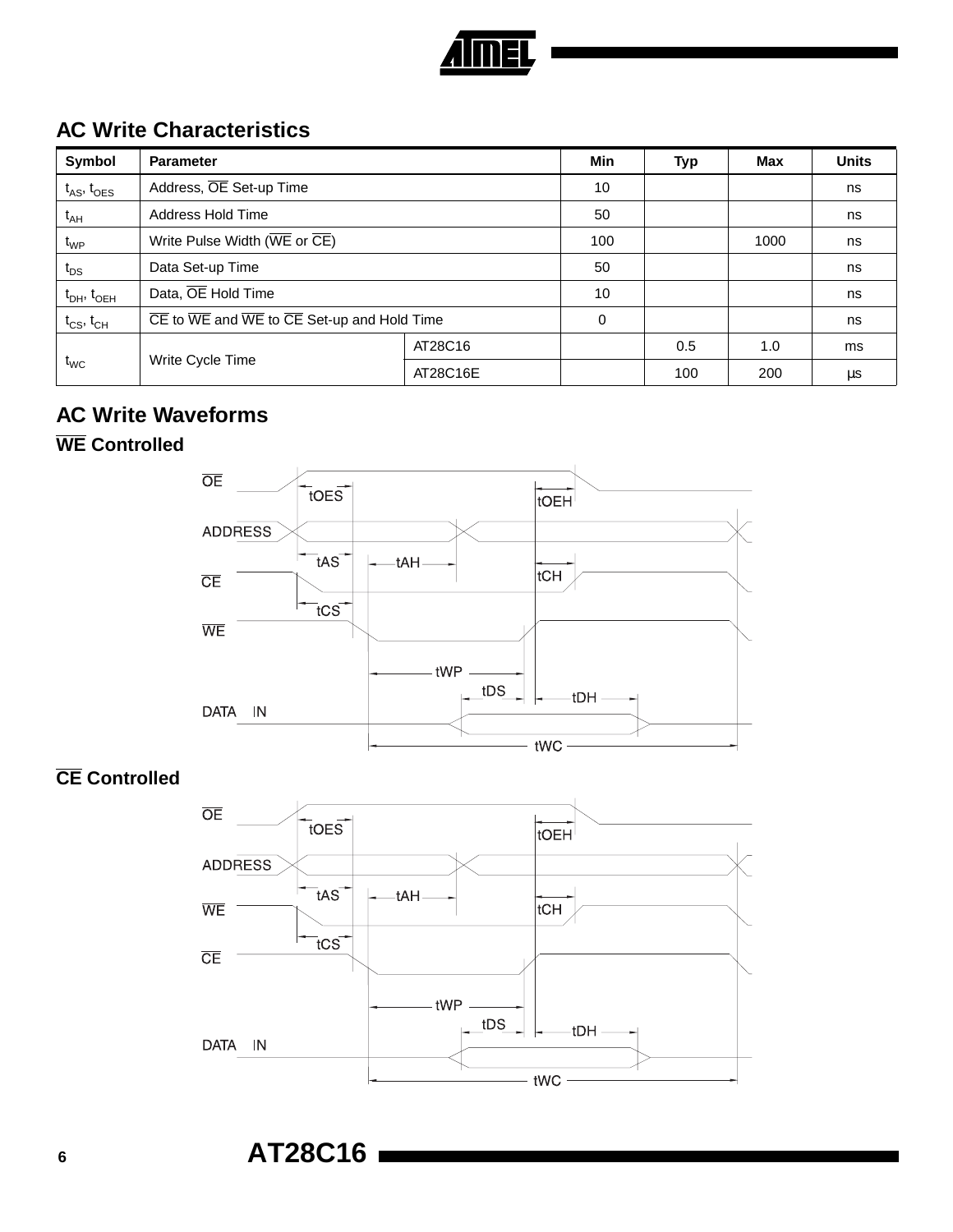# **Data Polling Characteristics**(1)

| Symbol                     | <b>Parameter</b>                               | Min | <b>Typ</b> | <b>Max</b> | <b>Units</b> |
|----------------------------|------------------------------------------------|-----|------------|------------|--------------|
| <sup>I</sup> DH            | Data Hold Time                                 | 10  |            |            | ns           |
| $I_{OEH}$                  | OE Hold Time                                   | 10  |            |            | ns           |
| $I_{OE}$                   | $\overline{OE}$ to Output Delay <sup>(2)</sup> |     |            |            | ns           |
| $\mathsf{t}_{\mathsf{WR}}$ | Write Recovery Time                            | 0   |            |            | ns           |

Notes: 1. These parameters are characterized and not 100% tested.

2. See AC Characteristics.

# **Data Polling Waveforms**



# **Chip Erase Waveforms**



 $t_S = t_H = 1$  µsec (min.)  $t_W = 10$  msec (min.)  $V_H = 12.0V \pm 0.5V$ 

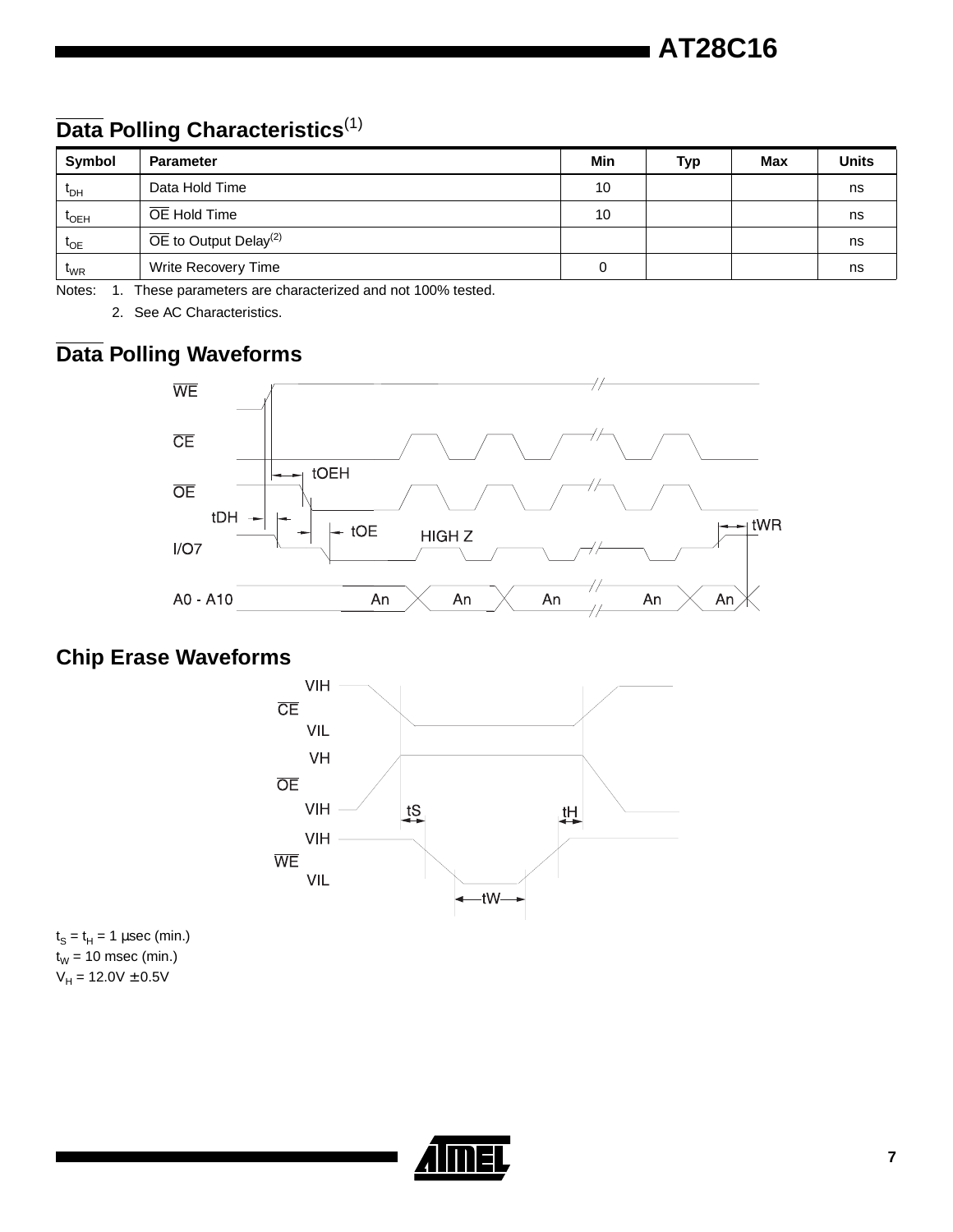



**AT28C16**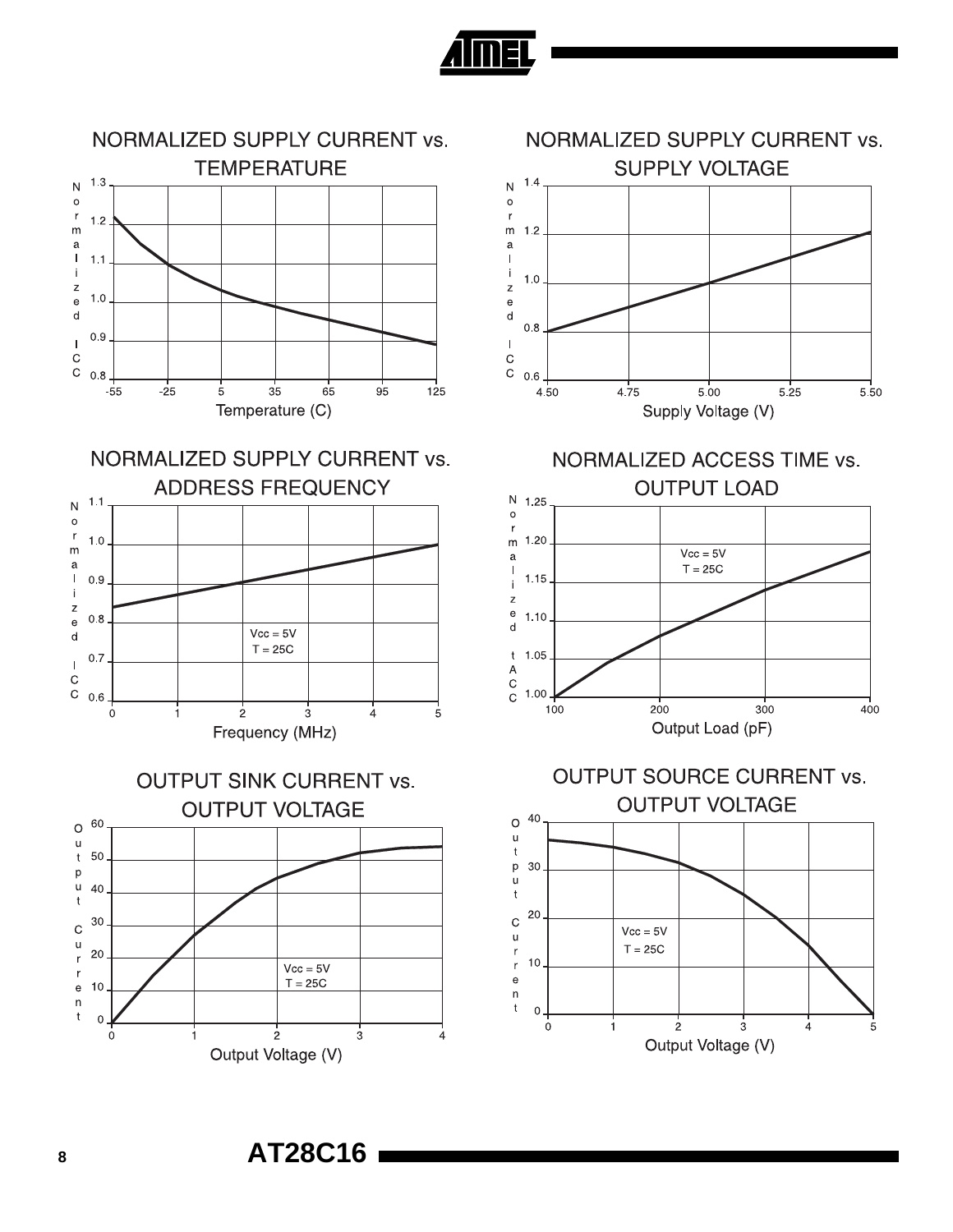

| $t_{\rm ACC}$ | $I_{\text{CC}}$ (mA) |                |                      |         |                                     |
|---------------|----------------------|----------------|----------------------|---------|-------------------------------------|
| (ns)          | <b>Active</b>        | <b>Standby</b> | <b>Ordering Code</b> | Package | <b>Operation Range</b>              |
| 150           | 30                   | 0.1            | AT28C16(E)-15JC      | 32J     | Commercial                          |
|               |                      |                | AT28C16(E)-15PC      | 24P6    | ( $0^{\circ}$ C to $70^{\circ}$ C)  |
|               |                      |                | AT28C16(E)-15SC      | 24S     |                                     |
|               | 45                   | 0.1            | AT28C16(E)-15JI      | 32J     | Industrial                          |
|               |                      |                | AT28C16(E)-15PI      | 24P6    | (-40 $\degree$ C to 85 $\degree$ C) |
|               |                      |                | AT28C16(E)-15SI      | 24S     |                                     |

# **Ordering Information**(1)

Notes: 1. See Valid Part Numbers table below.

2. The 28C16 200 ns and 250 ns speed selections have been removed from valid selections table and are replaced by the faster 150 ns  $T_{AA}$  offering.

3. The 28C16 ceramic package offerings have been removed. New designs should utilize the 28C256 ceramic offerings.

#### **Valid Part Numbers**

The following table lists standard Atmel products that can be ordered.

| <b>Device Numbers</b> | <b>Speed</b> | <b>Package and Temperature Combinations</b> |
|-----------------------|--------------|---------------------------------------------|
| AT28C16               | 15           | JC, JI, PC, PI, SC, SI                      |
| <b>AT28C16E</b>       | 15           | JC, JI, PC, PI, SC, SI                      |
| AT28C16               |              | W                                           |

## **Die Products**

Reference Section: Parallel EEPROM Die Products

| Package Type   |                                                                                  |  |
|----------------|----------------------------------------------------------------------------------|--|
| 32J            | 32 Lead, Plastic J-Leaded Chip Carrier (PLCC)                                    |  |
| 24P6           | 24 Lead, 0.600" Wide, Plastic Dual Inline Package (PDIP)                         |  |
| <b>24S</b>     | 24 Lead, 0.300" Wide, Plastic Gull Wing Small Outline (SOIC)                     |  |
| W              | Die                                                                              |  |
| <b>Options</b> |                                                                                  |  |
| <b>Blank</b>   | Standard Device: Endurance = 10K Write Cycles; Write Time = 1 ms                 |  |
| Е              | High Endurance Option: Endurance = $100K$ Write Cycles; Write Time = $200 \mu s$ |  |
|                |                                                                                  |  |

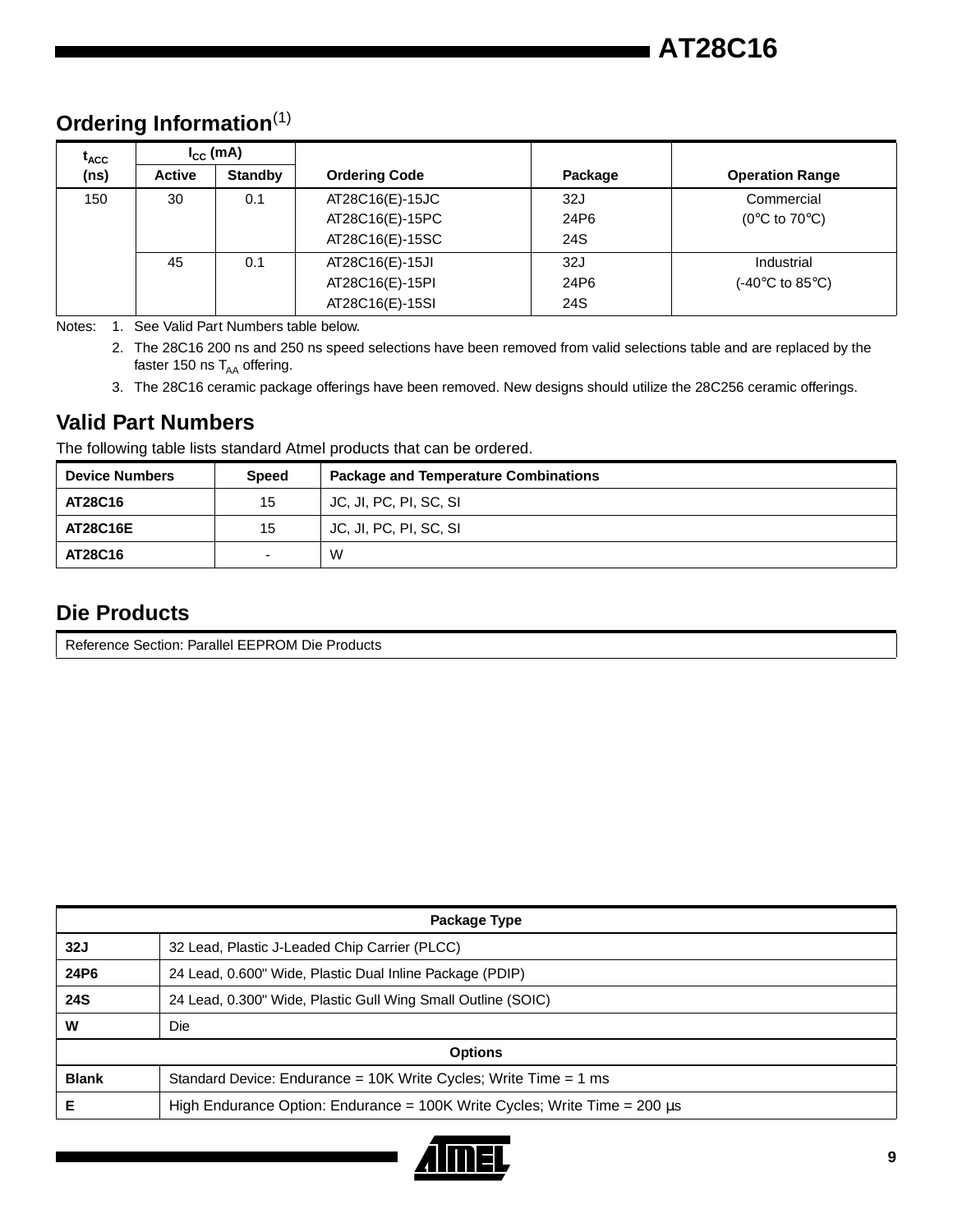

## **Packaging Information**



# **<sup>10</sup> AT28C16**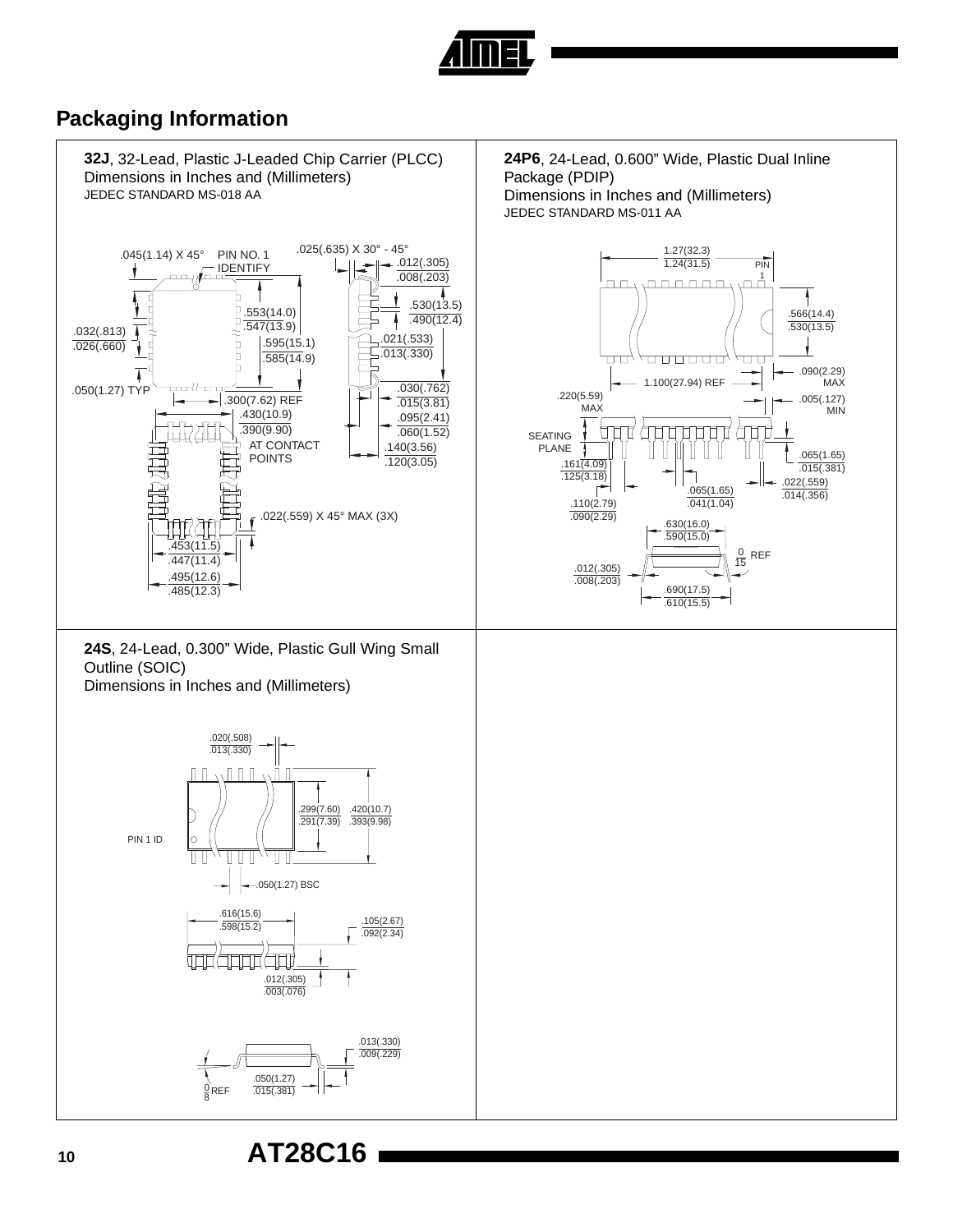# **AT28C16**